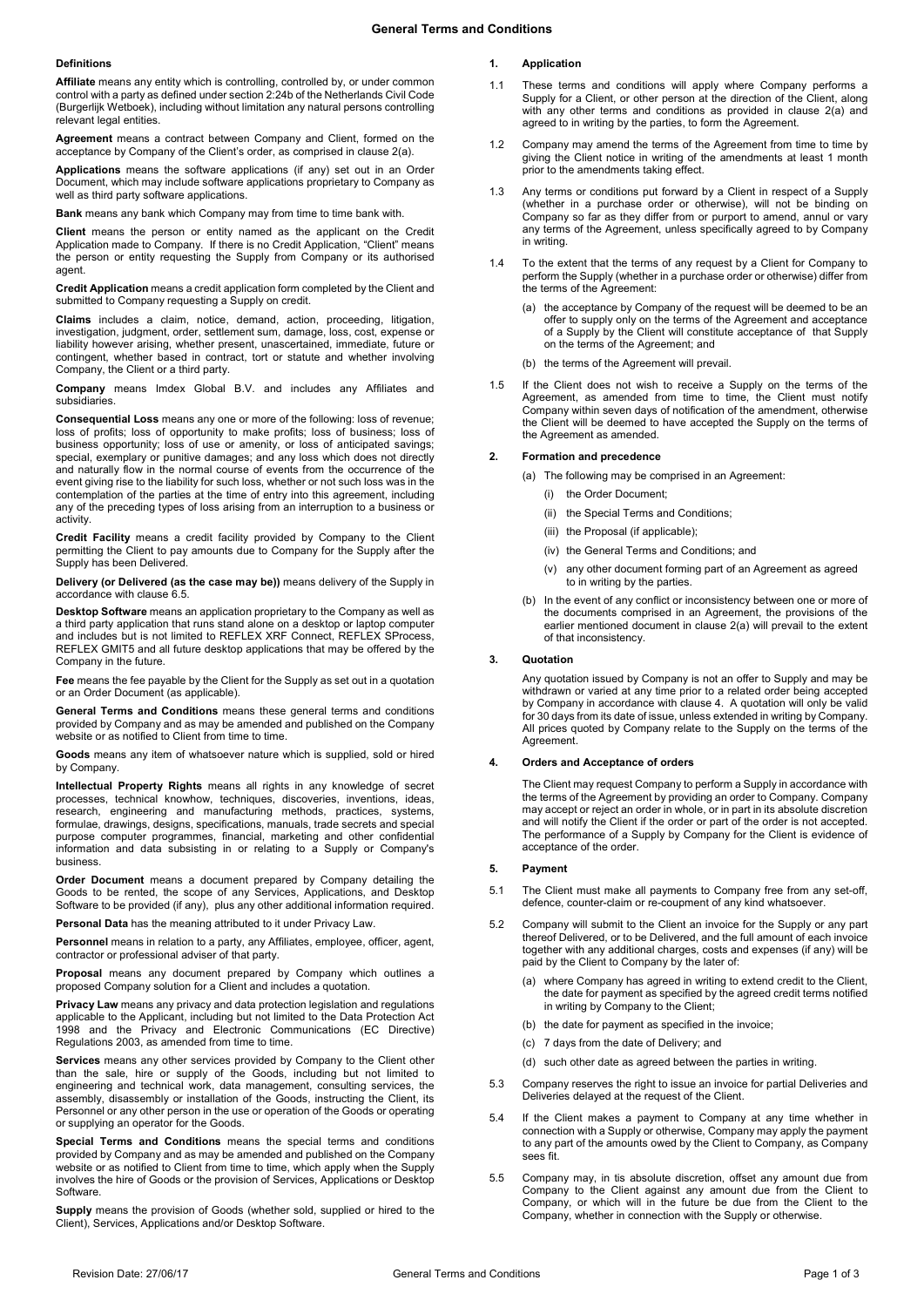- 5.6 Where Company agrees to extend credit to the Client, the Client must make payments when so required to ensure the total amount outstanding from time to time remains within the credit limit determined by Company.
- 5.7 Company may, with the prior written consent of the Client, increase the Fee every 12 months from the first of July and at such other times agreed between the parties.

# **6. Delivery**

- 6.1 The time within which Company may advise the Client that it will make Delivery of the Supply will be regarded as a best estimate, but will not be guaranteed and may be subject to extension to cover delays caused by or contributed to by weather, industrial action, manufacturers or suppliers, fire or any other cause beyond the control of Company and no responsibility, liability or Claim will be accepted by Company for the consequences of any such delay(s).
- 6.2 If, as a result of causes beyond Company's reasonable control, Company determines that it will not be able to deliver all or part of the Supply within a reasonable timeframe, either party may terminate the relevant Agreement. Company agrees to indemnify the Client for the direct additional costs incurred as a result of such termination, and otherwise both parties release each other from any Claims in relation to the Agreement and in respect of the termination.
- 6.3 Delivery of the Supply may be effected as a whole, or in separate parts with prior agreement of the parties
- 6.4 If the Client requests Company to delay Delivery of any or all of the Goods, Company may agree to store the Goods, with such storage to be at the Client's expense.
- <span id="page-1-0"></span>6.5 Where applicable, Company will deliver the Goods to the Client in accordance with the Agreement or, if not specified or otherwise agreed by Company in writing, by delivering the Goods ex works (as that term is defined in the Incoterms 2010) or such other location as nominated by Company acting reasonably (**Delivery Point**).
- 6.6 If the Delivery Point is Company's premises, the Client must remove the Goods from the Delivery Point within 14 days of the date of Delivery.

#### **7. Inspection**

- 7.1 The Client must inspect the Supply immediately on Delivery.
- <span id="page-1-2"></span>7.2 Subject to clause [8,](#page-1-1) no Claim for shortages or damages or defective Supply may be made against Company unless written notice of such claim is received by Company within 3 days after Delivery. Upon such notice Company reserves the right to rectify any shortage or damages or defective Supply at its own expense and within reasonable time after notification by the Client.
- 7.3 Subject to clause [8,](#page-1-1) if the Client fails to notify Company in accordance with clause [7.2,](#page-1-2) the Client will be deemed to have accepted the Supply.

# <span id="page-1-1"></span>**8. Warranties and Exclusions**

- 8.1 Subject to any warranties which are implied by law and cannot otherwise be excluded, Company excludes all other warranties, guarantees, terms, conditions or liability in relation to the Supply. The terms implied by sections 13 to 15 of the Sale of Goods Act 1979 are, to the fullest extent permitted by law, excluded from these terms and conditions.
- 8.2 To the extent that Company's liability cannot be excluded by law, Company's liability with respect to the Supply will be limited to any one or more of the following as determined by Company in its absolute discretion:
	- (a) the cost of replacing the Goods or resupplying the Services; or
	- (b) the cost of having the Goods repaired or Services resupplied.
- 8.3 The Client agrees that it has made its own enquiries as to the suitability of the Supply (or any part of the Supply) for the Client's intended use and the Client has not relied upon any statement, representation or information provided by or on behalf of Company in respect of the Supply (including the use of the Supply).
- 8.4 The Client agrees to take all reasonable steps to mitigate any loss or damage it suffers or incurs.

# <span id="page-1-5"></span>**9. Limitation of liability**

- <span id="page-1-3"></span>9.1 Nothing in these terms and conditions shall limit or exclude either party's liability for:
	- (a) death or personal injury caused by its negligence, or the negligence of its employees, agents or subcontractors (as applicable);
	- (b) wilful misconduct, fraud or fraudulent misrepresentation;
	- (c) breach of the terms implied by section 12 of the Sale of Goods Act 1979;
	- (d) defective products under the Consumer Protection Act 1987; or
	- (e) any matter in respect of which it would be unlawful for a party to exclude or restrict liability.
- 9.2 Subject to clause 8 and clause [9.1,](#page-1-3) Company's total potential liability arising out of or in connection with its performance of its obligations pursuant to the Agreement or in respect of the Supply, including without limitation any negligent acts or omissions, is limited as follows:
- (a) Company shall have no liability to the Client for any Consequential Loss; and
- (b) Company's total aggregate liability for any and all loss or damage, however arising, is capped at the lower of :
	- (i) the VAT exclusive aggregate price paid by the Client to Company under the Agreement for the specific Supply that gave rise to the loss or damage in question; or
	- $(ii)$  the amount of  $f$  28,000

#### <span id="page-1-6"></span>**10. Release and Indemnity**

- <span id="page-1-4"></span>10.1 The Client releases and discharges Company from all Claims and demands on Company and any loss or damage whatsoever and whenever caused to the Client or any other person of any nature or kind and indemnifies and holds Company harmless from and against all liabilities, losses, damages, costs or expenses incurred or suffered by Company and from and against all Claims made against Company, arising in either case as a result of, or which has been contributed to by:
	- (a) the Client's breach of any of its obligations under the Agreement;
	- (b) the Client's failure to comply with any laws, rules, standards, or regulations applicable to the Agreement or the Supply;
	- (c) the Client's failure to keep any Goods which are the property of Company safe and secure;
	- (d) any use of the Goods contrary to any instructions or warnings given by Company or the manufacturer of the Goods;
	- (e) any other negligence or any breach of duty by the Client;
	- (f) any compliance or adherence by Company with any instruction by the Client; or
	- (g) any reliance by Company on any representation by the Client.
- 10.2 The parties agree and acknowledge that, for the purposes of claus[e 10.1,](#page-1-4)  a reference to the Client includes the Client's agents, employees, directors, representatives and contractors and any person or party who uses the Supply or claims an interest in the Goods as a result of a transaction with, or otherwise with the permission of, the Client.

# <span id="page-1-7"></span>**11. Default by the Client**

- 11.1 In the event the Client:
	- (a) Breaches or is alleged to have breached the Agreement;
	- (b) threatens or is likely to become subject to any insolvency, administration or bankruptcy;
	- (c) has made any false, inaccurate or misleading statements having a material effect in relation to the making of the Agreement or any related or collateral document; or
	- (d) in Company's opinion, acting reasonably, has a material adverse change in their financial condition;

Company may, without prejudice to any other rights:

- (e) refuse to perform a Supply except where payment in full has been received by Company prior to a Supply; and
- (f) retain (where applicable) all moneys paid on account of any Supply.
- 11.2 If the Client defaults in paying any invoiced amount or any amount otherwise due and owing from the Client to Company, unless otherwise agreed in writing by Company, the Client must pay interest on the highest debt balance of each calendar month on monies owing by the Client to Company calculated daily from the date the amount became payable to the date of payment at a rate per annum which is the sum of 3% and the rate advised by the Bank as the rate charged by the Bank on overdrafts in excess of £55,000; or interest costs awarded by the courts, whichever is the greater.

# <span id="page-1-8"></span>**12. Survival**

- (a) All obligations of the parties under an Agreement will survive the expiration or termination of the Agreement to the extent required for full observance and performance.
- (b) The following clauses survive termination of the Agreement: clause [9](#page-1-5) (Limitation of Liability); clause [10](#page-1-6) (Release and Indemnity); clause [11](#page-1-7) (Default by the Client); clause 16 (Intellectual Property) and this clause [12.](#page-1-8)

#### **13. Governing Law**

The Agreement will be governed and determined in accordance with the laws of the Netherlands. The operation of the United Nations Convention on Contracts for the International Sale of Goods is hereby excluded.

#### **14. VAT**

Unless otherwise agreed by Company in writing, all amounts payable in relation to the Agreement are expressed to be exclusive of VAT. On receipt of a VAT invoice from Company, the Client shall pay to Company such additional amounts in respect of VAT as are chargeable on the Supply.

#### **15. Assignment**

Either party may assign any rights or obligations pursuant to the Agreement to any other party on giving the 30 days' prior written notice in writing.